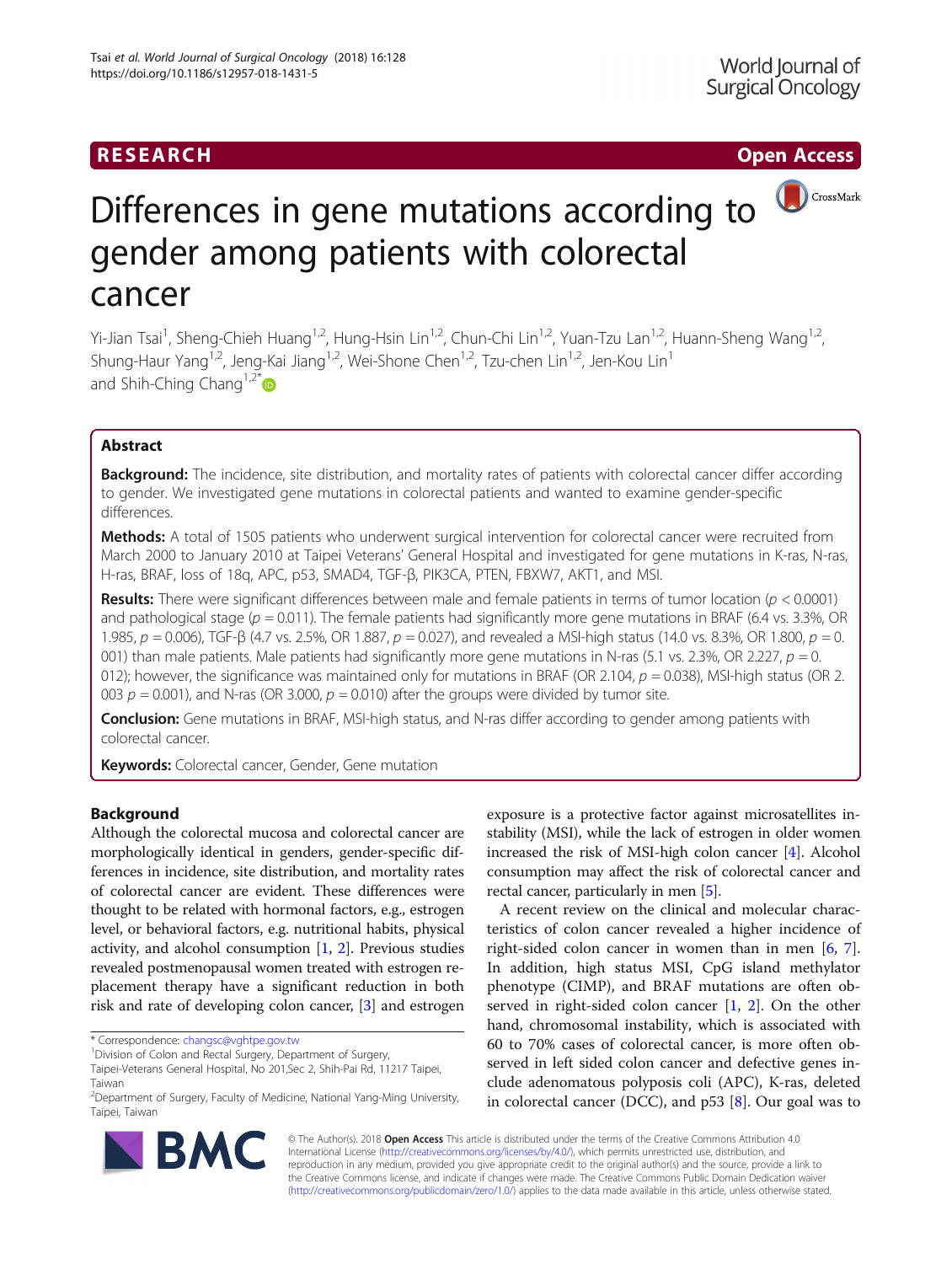identify gender-specific molecular differences, especially current known colorectal-cancer-related gene mutation, in colorectal cancer, and determine its association with the side of tumor distribution.

# Methods

# Study setting and population

This was a retrospective cohort study. Cases were retrieved from the database of the Division of Colorectal Surgery, Taipei Veterans General Hospital. Patients with adenocarcinoma of the colon and rectum, undergoing curative resections, were retrieved. Clinical information that had been prospectively obtained and stored in the database included age, gender, TNM stage, differentiation, location of tumor, pathological prognostic features, personal and family medical history, and follow-up conditions. The right-sided colon was defined as the colon between the cecum and the splenic flexure of the colon. The left sided colon was defined as the colon from the splenic flexure to rectum. Patients who had undergone preoperative chemo-radiotherapy, emergent operations, or who were dead within 30 days of surgery were excluded. In addition, definite germline mutations of MMR genes were noted in 30 patients, and they were also excluded.

# Collection of tumor tissue

All patients gave their informed consent for inclusion before tissue collection before the operation and sample collection. The study was conducted in accordance with the Declaration of Helsinki, and the protocol was approved by the Ethic Committee of Institutional Review Board of Taipei Veterans General Hospital in Taiwan.(no. 2013–04-042B) Tumors were dissected and collected from different quadrants of the tumors and were then snap frozen in liquid nitrogen. Samples were stored at the Taipei Veterans' General Hospital Biobank.

# DNA isolation and quantification

Samples were obtained from the Biobank for the study. DNA was extracted from the sample using the QIAamp DNA Tissue Kit (Qiagen, Valencia, CA, USA) according to the manufacturer's protocol. The purity and quantity of DNA were confirmed using Nanodrop ND-1000 Spectrophotometer (Thermo Scientific, Wilmington, DE, USA).

# MassArray-based mutation characterization

According to hotspots found in previous studies and the Catalogue of Somatic Mutations in Cancer (COSMIC) database, The MassDetect colorectal cancer (CRC) panel (v2.0) was designed, enabling the identification of 139 mutations in 12 genes. The primers of polymerase chain reaction (PCR) and extension for the mutations were made with the MassArray Assay Design 3.1 software (Sequenom, San Diego, CA, USA). Multiplexed reactions were spotted onto SpectroCHIP II arrays, DNA fragments were resolved electrophoretically on MassArray Analyzer 4 System (Sequenom, USA), and the spectrum was analyzed (Typer 4.0 software (Sequenom, USA)) to detect mutations.

We defined a putative mutation as one with a 5% abnormal signal and then filtered it by manual review. Sanger sequencing was performed to confirm any detected mutation in BRAF, KRAS, and NRAS. The concordance was 99.1% using MassArray and Sanger sequencing.

# MSI analysis

As international criteria, we used D5S345, D2S123, BAT25, BAT26, and D17S250 as reference microsatellite markers for the determination of MSI, and obtained the primer sequences for these genes from GenBank [\[9\]](#page-4-0) The detection of MSI was done as previously described. We defined high status MSI as samples with more than or equal to 2 MSI markers, and microsatellite stability as those with 1 or without an MSI marker.

# Statistical analysis

Patient baseline characteristics, including age, gender, tumor site, tumor staging were collected. The patients were divided according to gender. Then, each gene mutation was tested by Pearson's chi-square test to find the difference between the two groups. All  $p$  values are two-sided and are considered significant if they are less than .05. The demographic data between two the groups were checked with Pearson chi-square test to identify any possible confounding factors. Data management was done using SPSS software, version 22. (IBM Corp. Armonk, NY, USA).

# Results

From March 2000 to January 2010, 1505 patients were recruited from the database. The demographic data of patients are presented in Table [1.](#page-2-0)

Most of our patients were men (65.8%), and the median age at diagnosis was 72.17 years. The tumors were most often located on left side of the colon and rectum (73.4%), and only 6% of patients had a poorly differentiated histopathological grade. Most patients were at pathological TNM stages II (37.5%) and III (31.4%). The stage IV patients accounted for 17% of all patients. There were significant differences between male and female patients in terms of tumor location  $(p < 0.0001)$ and pathological stage ( $p = 0.011$ ). For example, the female group had more right-sided tumors, more stage III patients, and less stage II patients. The female patients had significantly higher number of BRAF gene mutations (6.4 vs. 3.3%, OR 1.985,  $p = 0.006$ ), TGF- $\beta$  mutations (4.7) vs. 2.5%, OR 1.887,  $p = 0.027$ ), and revealed a higher MSI status (14.0 vs. 8.3%, OR 1.800,  $p = 0.001$ ) than male patients. (Table [2\)](#page-2-0).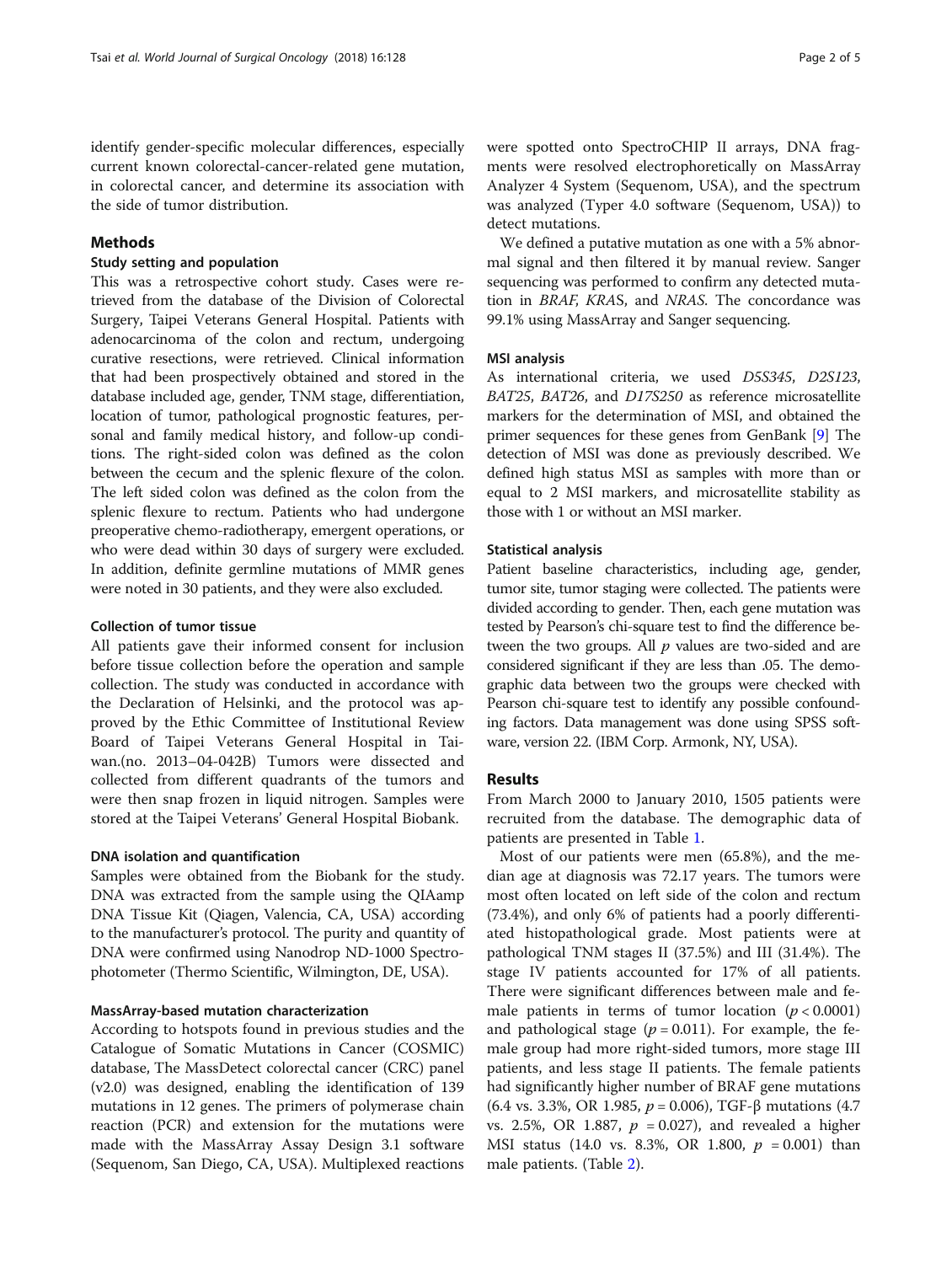| Page 3 o |  |
|----------|--|
|          |  |

<span id="page-2-0"></span>

|                                    |       |            | Men            | Women               |
|------------------------------------|-------|------------|----------------|---------------------|
| Gender                             |       |            |                |                     |
| Men                                | 990   | 65.8%      |                |                     |
| Women                              | 515   | 34.2%      |                |                     |
| Age (years)                        |       |            |                | p < 0.001           |
| Median(range)                      | 72.17 | $28 - 107$ | 73.95 (28~107) | $67.20(31 \sim 95)$ |
| $\leq$ 70 years                    | 646   | 42.9%      | 355 (35.9%)    | 291 (56.5%)         |
| > 70 years                         | 859   | 57.1%      | 635 (64.1%)    | 224 (43.5%)         |
| Pathological staging               |       |            |                | $p = 0.011$         |
|                                    | 212   | 14.1%      | 132 (13.3%)    | 80 (15.5%)          |
| $\mathbb{I}$                       | 564   | 37.5%      | 399 (40.3%)    | 165 (32.0%)         |
| $\mathbb{H}$                       | 473   | 31.4%      | 291 (29.4%)    | 182 (35.3%)         |
| $\mathsf{N}$                       | 256   | 17.0%      | 168 (17.0%)    | 88 (17.1%)          |
| Tumor localization                 |       |            |                | p < 0.0001          |
| Right colon                        | 400   | 26.6%      | 232 (23.4%)    | 168 (32.6%)         |
| Left colon and rectum              | 1105  | 73.4%      | 758 (76.6%)    | 347 (67.4%)         |
| Histopathology grade               |       |            |                | $p = 0.368$         |
| Well and moderately differentiated | 1417  | 94.2%      | 936 (94.5%)    | 481 (93.4%)         |
| Poorly differentiated              | 88    | 5.8%       | 54 (5.5%)      | 34 (6.6%)           |

Male patients had significantly higher gene mutations in N-ras (5.1 vs. 2.3%, OR 2.227,  $p = 0.012$ ) than female patients. (Table 3).

We then separated the patients according to tumor sides and performed the same statistical analysis. The female patients still had a high number of gene mutations in BRAF (OR 2.104,  $p = 0.038$ ), MSI-high status (OR 2.003  $p = 0.001$ ) at right side colon, (Table [4](#page-3-0)), and the male still had a high number of gene mutations in N-ras (OR 3.000,  $p = 0.010$ ) (Table [5](#page-3-0)).

# **Discussion**

Several studies have revealed that certain genetic and epigenetic differences between sexes may determine colorectal cancer risk. A recent systemic review reported that the proportion of women presenting with right-sided colon cancer, which is often at a more advanced stage at diagnosis, was higher than men [\[7\]](#page-4-0). Hendifar et al. reported that in patients with metastatic colorectal cancer, women were more likely to have right-sided or proximal lesion [\[10\]](#page-4-0). In our study, the female group was more likely to have right-sided

Table 2 Genes with higher mutation rate in female patients

| Gene mutation   | F vs. M       | ΩR    | $Cl$ 95%        | p value |
|-----------------|---------------|-------|-----------------|---------|
| <b>BRAF</b>     | 6.4 vs. 3.3%  | 1.985 | $1.211 - 3.256$ | 0.006   |
| $TGF-B$         | 4.7 ys. 2.5%  | 1.887 | $1.066 - 3.338$ | 0.027   |
| MSI-high status | 14.0 vs. 8.3% | 1.800 | 1.286~2.519     | 0.001   |

F female, M male, OR odds ratio, CI confidence interval

colon cancer and more female patients were at stage III at diagnosis. This is consistent with previous studies.

Our study revealed that there is a gender-specific difference in patients with colorectal cancer regarding gene mutations of BRAF, N-ras, and high status MSI. Sporadic MSI/MMR-deficient (dMMR) colorectal cancer is associated with the BRAF V600E mutation, though its association with CIMP (CpG island methylator phenotype) [\[11](#page-4-0)] has been reported. In addition, an earlier study reported that female patients were 8.8 times more likely than male patients to have methylation-positive cancers [[12\]](#page-4-0), and previously published studies suggested that [[13](#page-4-0)–[15](#page-4-0)] sporadic MSI/dMMR metastatic colorectal cancer occurred more in female patients. Our study revealed that females had significantly more gene mutations than males in terms of high status MSI and BRAF which has been suggested in previous reports. Breivik et al. reported MSI tumors were more common among old women and younger men [\[16](#page-4-0)]. Lindblom reviewed previous study and concluded that estrogen may have a protective effect for MSI cancer in women and a possible mechanism could be an increased methylation. We have also performed further analysis toward gender, age, and MSI status in our study, no significant statistical difference was found in patients below 70 years for MSI

| Table 3 Genes with higher mutation rate in male patients |  |  |  |
|----------------------------------------------------------|--|--|--|
|----------------------------------------------------------|--|--|--|

| Gene mutation | M vs. F      | OR.  | CI 95%          | p value |
|---------------|--------------|------|-----------------|---------|
| N-ras         | 5.1 vs. 2.3% | 2227 | $1.176 - 4.219$ | 0012    |

M male, F female, OR odds ratio, CI confidence interval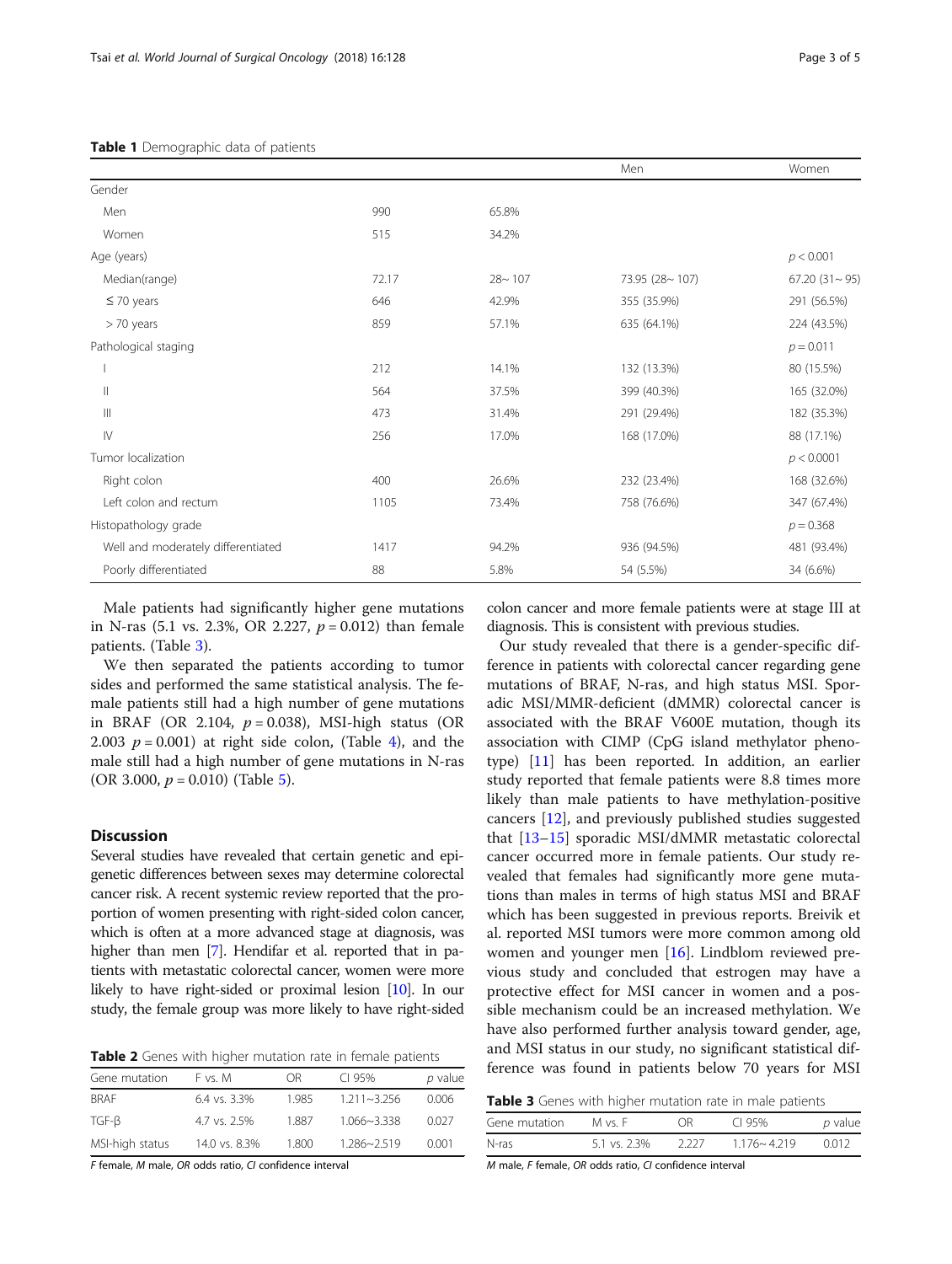| Gene mutation   | Right side |                 |         |       | Left side       |         |  |
|-----------------|------------|-----------------|---------|-------|-----------------|---------|--|
|                 | OR         | CI 95%          | p value | OR    | CI 95%          | p value |  |
| <b>BRAF</b>     | 2.104      | 1.030~4.298     | 0.038   | 1.514 | $0.739 - 3.101$ | 0.254   |  |
| $TGF-\beta$     | 1.897      | $0.895 - 4.020$ | 0.091   | .280  | $0.500 - 3.280$ | 0.606   |  |
| MSI-high status | 2.003      | $1.212 - 3.311$ | 0.006   | 1.349 | $0.835 - 2.179$ | 0.220   |  |

<span id="page-3-0"></span>Table 4 Genes with higher mutation rate in female patients after divided by tumor side

OR odds ratio, CI confidence interval

tumor by genders.( $p = 0.334$ ) And the female older than 70 years had 2.45 times risk for MSI tumors than men.  $(p < 0.001)$ .

The approximate frequency of N-ras mutations in colorectal adenocarcinoma is 2 to 8% [\[17](#page-4-0)–[21\]](#page-4-0). The frequency in our study was 4.1%, which is consistent with previous studies; however, the significance between genders was not seen in previous reports. While some gender-specific differences were noted in our study, no other chromosomal instability-related genes demonstrated gender-specific differences.

Besides, for the interests in early-onset colorectal cancer (EOCRC) patients, we have done subgroup analysis for EOCRC. EOCRCs are disproportionately located in the distal colon, and there is a longer interval between symptoms and diagnosis [\[22](#page-4-0)]. In our study, 63 patients (4.2%) are below 50 years old. Distal distribution was noted (left colon, including rectum, 77%; rectum, 41%), and there was a trend that increased incidence rectal cancer in more men than in women, but there is no statistical significance ( $p = 0.124$ ).

Due to retrospective design and single center data, the study has its inherited limitation. Our databases did not query menopausal status, history of hormone replacement therapy, or contraceptive use; therefore, this limited our ability to investigate its interaction with our findings.

# Conclusions

Gene mutations in high status MSI, BRAF, and N-ras differ according to gender among patients with colorectal cancer. No other chromosomal instability-related genes demonstrated gender-specific differences. Hormone status may play role in the development and pathogenesis of colorectal cancer and warrant further studies to determine it.

Table 5 Genes with higher mutation rate in male patients after divided by tumor side

| Gene<br>Right side |    | Left side               |            |  |                                               |           |
|--------------------|----|-------------------------|------------|--|-----------------------------------------------|-----------|
| mutation           | OR | C195%                   | p value OR |  | CI 95%                                        | $p$ value |
| N-ras              |    | 1.472 0.541~4.000 0.446 |            |  | $3.000 \quad 1.256 \approx 7.142 \quad 0.010$ |           |

OR odds ratio, CI confidence interval

### Abbreviations

APC: Adenomatous polyposis coli; CI: Confidence interval; CIMP: CpG island methylator phenotype; CRC: Colorectal cancer; DCC: Deleted in colorectal cancer; MSI: Microsatellite instability; PCR: Polymerase chain reaction; PI3K: Phosphoinositol-3-kinase; TGF-β: Transforming growth factor beta; TNM: Tumor-node-metastasis

## Funding

This research was funded by grants from the Taipei Veterans General Hospital, (V101E2–005) Department of Health, Taipei City Government (10401–62-031; 10601–62-059), and Ministry of Science and Technology, Taiwan (105–2314-B-075-010 -MY2).

#### Availability of data and materials

Please contact the corresponding author for data requests.

#### Authors' contributions

Y-JT analyzed the data and drafted the manuscript. S-CH, H-HL, C-CL, Y-TL, H-SW, S-HY, W-SC, J-KJ, T-cL, and J-KL carried out collecting patients' records and samples. S-CC conceived and designed the experiments and completed the manuscript. All authors read and approved the final manuscript.

#### Ethics approval and consent to participate

The study protocol was approved by Ethic Committee of Institutional Review Board of Taipei Veterans General Hospital in Taiwan.

#### Consent for publication

Not applicable

#### Competing interests

The authors declare that they have no competing interests.

### Publisher's Note

Springer Nature remains neutral with regard to jurisdictional claims in published maps and institutional affiliations.

# Received: 12 January 2018 Accepted: 25 June 2018 Published online: 05 July 2018

#### References

- 1. DeCosse JJ, Ngoi SS, Jacobson JS, Cennerazzo WJ. Gender and colorectal cancer. Eur J Cancer Prev. 1993;2:105–15.
- Kim SE, Paik HY, Yoon H, Lee JE, Kim N, Sung MK. Sex- and gender-specific disparities in colorectal cancer risk. World J Gastroenterol. 2015;21:5167–75.
- 3. Rossouw JE, Anderson GL, Prentice RL, LaCroix AZ, Kooperberg C, Stefanick ML, Jackson RD, Beresford SA, Howard BV, Johnson KC, et al. Risks and benefits of estrogen plus progestin in healthy postmenopausal women: principal results from the Women's Health Initiative randomized controlled trial. JAMA. 2002;288:321–33.
- Slattery ML, Potter JD, Curtin K, Edwards S, Ma KN, Anderson K, Schaffer D, Samowitz WS. Estrogens reduce and withdrawal of estrogens increase risk of microsatellite instability-positive colon cancer. Cancer Res. 2001;61:126–30.
- 5. Longnecker MP. A case-control study of alcoholic beverage consumption in relation to risk of cancer of the right colon and rectum in men. Cancer Causes Control. 1990;1:5–14.
- 6. Benedix F, Kube R, Meyer F, Schmidt U, Gastinger I, Lippert H, Colon/rectum carcinomas study G. Comparison of 17,641 patients with right- and leftsided colon cancer: differences in epidemiology, perioperative course, histology, and survival. Dis Colon Rectum. 2010;53:57–64.